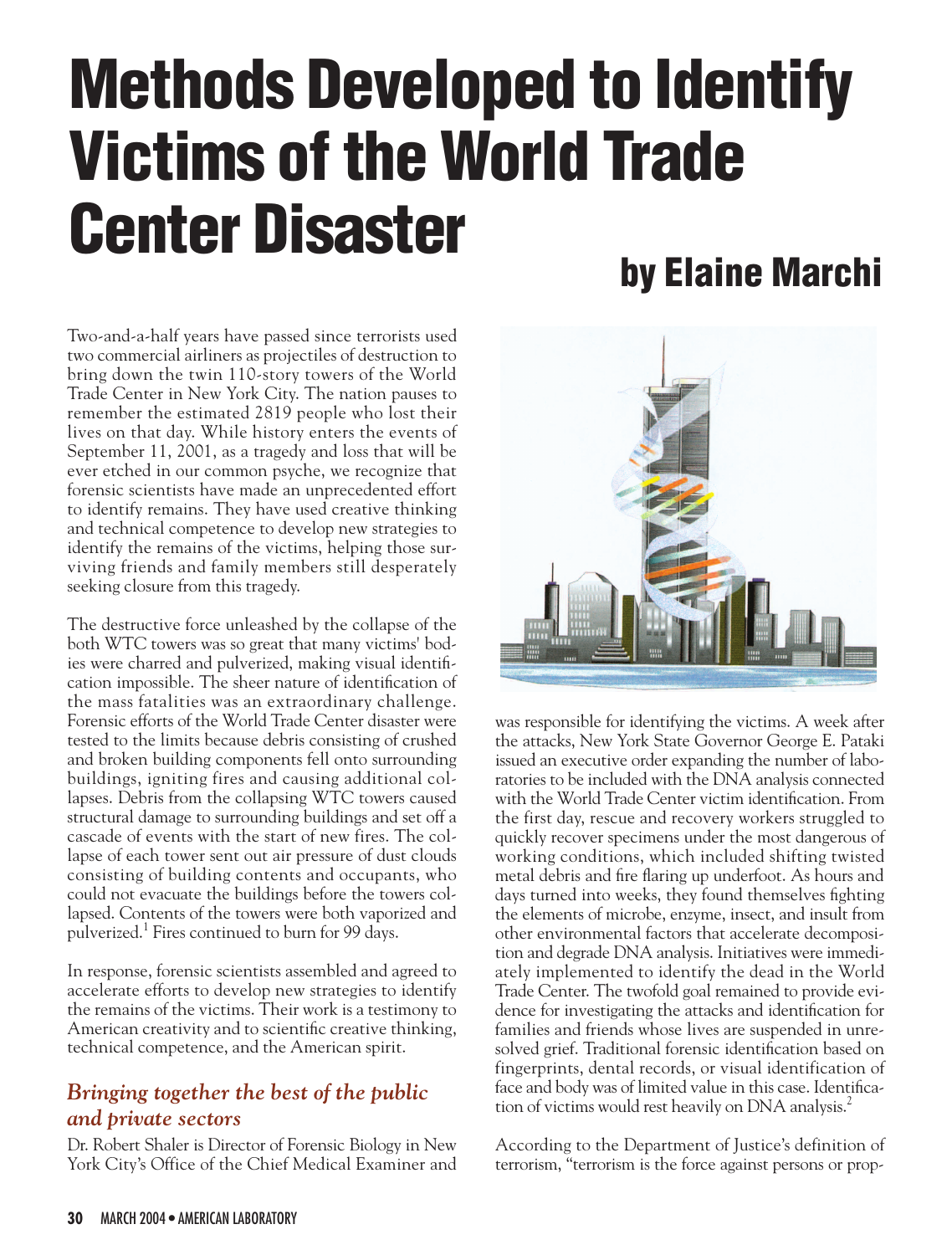erty in violation of the criminal laws of the United States for the purposes of intimidation, coercion or ransom and create fear among the public."3 The National Institute of Justice is the research and development agency for the U.S. Department of Justice. The strategic direction of the National Institute of Justice includes creating the tools and technologies to meet the forensic and investigative demands of society. Thus, Shaler contacted Dr. Lisa Foreman, Director of the Investigative and Forensic Division for the U.S. Department of Justice's National Institute for Justice, because he realized that traditional DNA identification required long, intact segments of sample to type. The samples recovered from the World Trade Center site were typically fragmented and degraded. At the same time of the request, a project was already underway and funded at the National Institute for Standards and Technology (Gaithersburg, MD). Dr. John Butler has dedicated his career to the development of new forensic approaches to quantitate DNA at crime scenes and at scenes of mass destruction. For the past several years, Butler has been working with Dr. Bruce McCord, a former FBI scientist who is now an associate professor of chemistry and biochemistry at Ohio University (Athens, OH), to develop several new DNA assays they termed "miniSTRs" or "miniplexes." Dr. Yin Shen in McCord's laboratory also worked on the project.

In response to the immediate need for organization to coordinate and systematize efforts, a group was formed that became known as the WTC Kinship and Data Analysis Panel (KADAP). Members of the group included scientists from the Medical Examiner's Laboratory, the New York State Police Laboratory, and the New York State Department of Health. At the federal level, the U.S. Department of Defense (Armed Forces DNA Laboratory), Health and Human Services of the National Institutes of Health (Bethesda, MD), Commerce (National Institute of Standards and Technology), and the U.S. Department of Justice sent members to be part of the KADAP team. Researchers from several universities, including Harvard Medical School (Cambridge, MA), Yale University (New Haven, CT), and Johns Hopkins (Baltimore, MD) also contributed. A boost for KADAP came when a number of private laboratories responded to relieve some of the pressure on the system and to provide specialized technology that already existed in the private sector. For the past two years, the KADAP group has met monthly to develop new strategies and technologies to analyze the remains recovered from the disaster site.

The cooperation of the public and private sectors made this task as successful as possible. The private companies that assisted the government in this effort included **Myriad Genetics Inc.**(Salt Lake City, UT), which ran family

reference samples and samples obtained from the personal effects brought in by the families; **Gene Codes Forensics** (Ann Arbor, MI) and **DNA-VIEW** (Oakland, CA), which wrote new software programs to assist in matching the samples that were submitted from family members to be matched to genetic data obtained from the WTC victims; and **Celera Genomics** (Rockville, MD), which used the instrumentation to sequence the blueprint of the human genome performed mitochondrial DNA sequencing. At its peak, **Celera** reported analyzing specimens that numbered upward of 4000 tissue samples per day. The **Bode Technology Group** (Springfield, VA) signed on early and continued to test bone samples by using several techniques including conventional short tandem repeat (STR), miniSTR, and mtDNA typing, while **Orchid Genescreen** (Dallas, TX) was involved in performing single-nucleotide polymorphism (SNP) analysis using smaller fragments of DNA.

## *The role of the forensic scientist*

The forensic scientist contributes a vital function to the justice and regulatory system in the United States. The legal system is based on the belief that it results in justice being served. The process begins when law enforcement authorities collect samples at a crime scene. The samples are transferred to the laboratory, where scientists chemically break down the matter and isolate the DNA. The forensic scientist looks for the presence or absence of certain DNA markers on the chromosomes, including repeated DNA sequences. Environmental insult to the sample can include exposure to fire and fragmentation from explosion and exposure to the elements.<sup>4</sup> This is a challenge, because the DNA within the sample breaks into small fragments that do not hold up in the standard DNA typing test. As with the World Trade Center disaster, the forensic scientist must often provide analyses of heterogeneous mixtures, identifying each individual constituent. A precise analysis is made from very small samples while still preserving adequate samples for future analysis.<sup>5</sup>

#### *New technologies: From STRs to MiniSTRs*

In the identification of nuclear DNA, a standard technique is STR, which identifies the sequence of the four nucleotides that form DNA. The STR nuclear technique focuses on 13 specific loci spread over the 23 pairs of chromosomes that are standard in the FBI's national database. The DNA from the 13 loci is in the nonfunctioning areas of the genome. One of each of the 13 loci regions of DNA repeats itself, and the number of repetitions tends to vary among people. The number of repeats at all 13 yields a probability to a match among unrelated individuals in less than one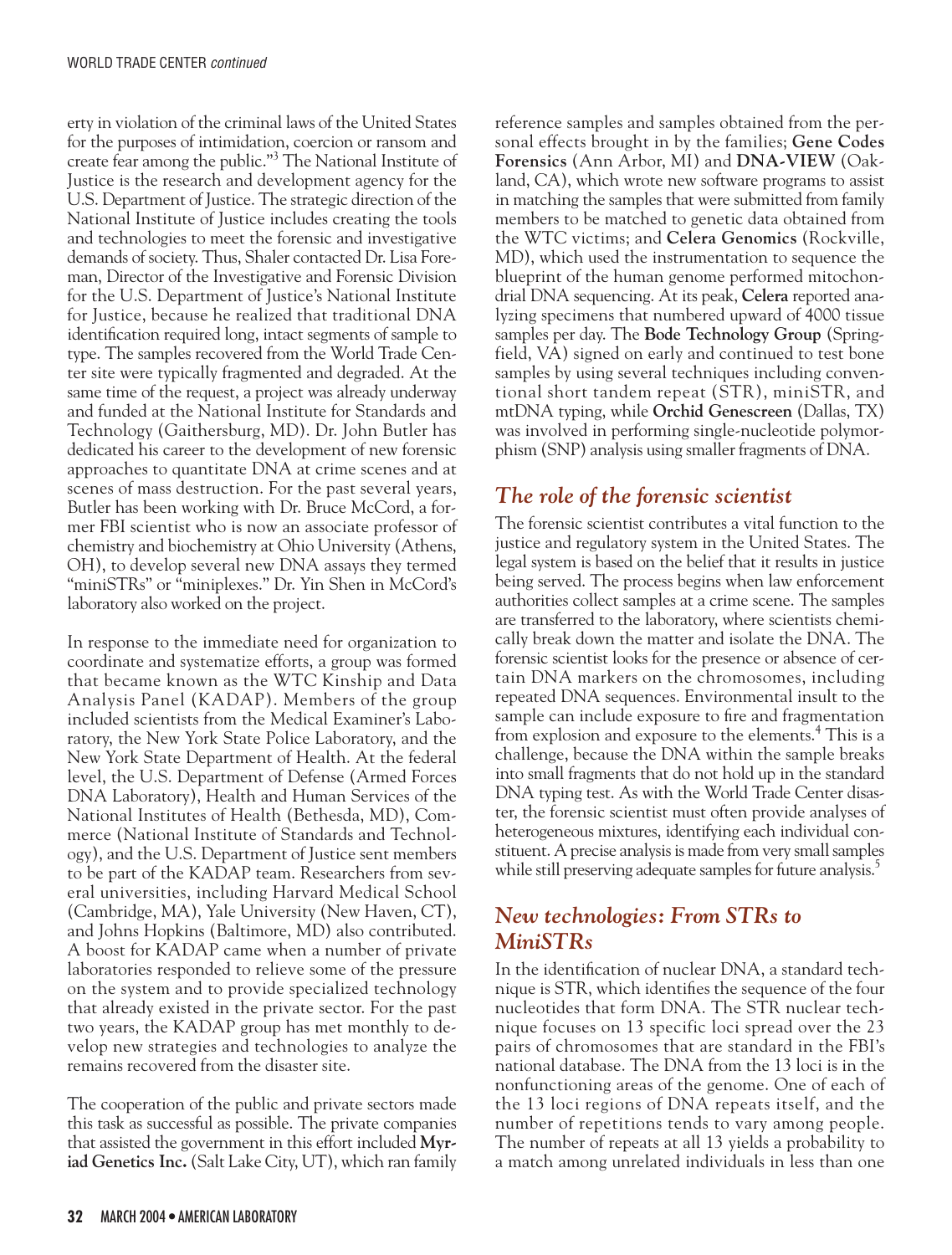in a trillion.<sup>6</sup> Early in his career, Butler began to develop this new technology for rapid-analysis STRs with time-of-flight mass spectrometry by designing primers as close to the STR repeat regions as possible to retain the variability of the STR alleles while reducing the size of the polymerase chain reaction  $(PCR)$  product.<sup>7</sup> The original primers could be used with capillary electrophoresis (CE).

In the summer months just prior to September 11, 2001, a collaborative project on developing the miniSTR technique was established between McCord and Butler and was funded by the Department of Justice. After the terrorist attacks, the researchers were requested to accelerate their efforts to develop various miniSTR markers in various combinations. The miniplexes, as they were termed, covered all 13 of the core STR loci. Their ingenuity paid off, since they were able to reduce allelic ladders and develop new primers for the New York City Medical Examiner's Office by January of 2002. The materials became known as "the Big Mini" assay. With a memorable name, the assay sounds like a jazz session more than the SNP technique that can turn up in runs as short as 50 DNA letters. Following the team's new approach, the Medical Examiner's Office asked the **Bode Technology Group** to scale up McCord and Butler's efforts. **Bode** responded by developing two miniSTR assays of its own known as "Bode-Plexes." These assays were based on the foundations established by McCord and Butler.

#### *The role of MtDNA and CE*

Forensic DNA identification is used in criminal cases for the association or exclusion of individuals from a crime scene.<sup>8</sup> Capillary electrophoresis has been used to identify DNA in bone, blood, semen, saliva, and hair, with a shorter analysis time than the traditional technique of slab-gel electrophoresis.<sup>9</sup> The attributes of CE—improved resolution, cost reduction, and high reproducibility that yields a small rate of error—have made it a reliable and flexible tool of choice as additional methodologies and analytical applications are developed.<sup>10,11</sup> CE is an analytical technique that can be used for the high-resolution analysis of DNA fragments produced by PCR.<sup>9</sup> It offers the advantages of rapid analysis time, minute sample size requirements, high efficiency, and economical operating costs. Drs. Bruce McCord and David Northrop of the Washington State Patrol Crime Lab (Kennewick, WA), along with others, have demonstrated the versatility of CE for the past decade and a half for the analysis of forensic sam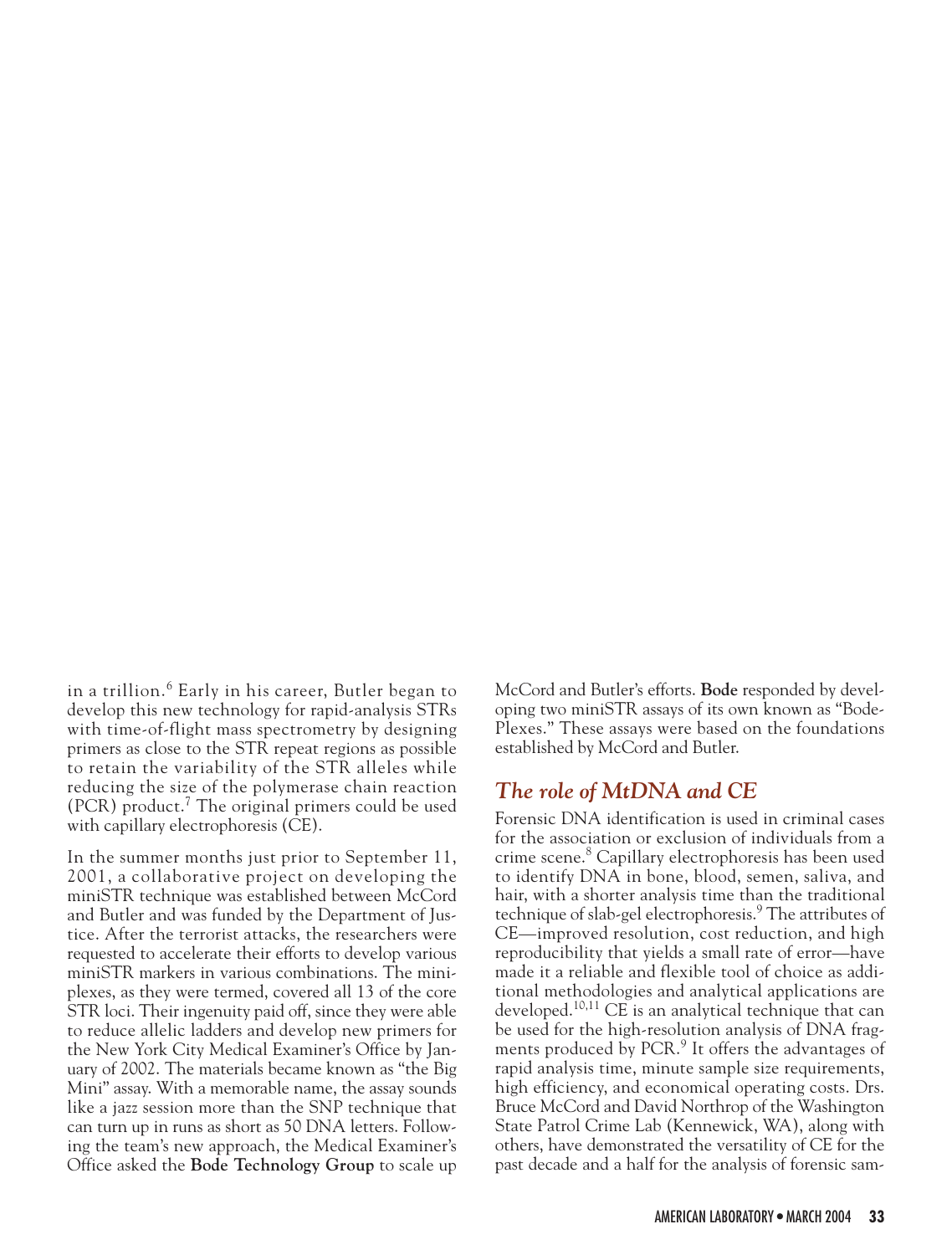ples exhibiting a wide range of chemical compositions, including gunshot residues, explosive residues, drugs, and DNA identification.<sup>11</sup> Its robust nature, small sample requirements, and high throughput were tested and proved triumphant with the determination of the human genome.

The ability to quantitate nanogram amounts of mtDNA extracted from outside the nucleus using PCR has made it possible to establish the genetic typing of a range of biological materials found at a crime scene investigation. The protocols developed and used by the special agents of the FBI's DNA II Laboratory have been adapted for the purposes of obtaining identifying specimens for evidence acquired from a crime scene.<sup>4</sup>

The forensic applications for mtDNA developed as part of the Mitochondrial DNA Research Project at the FBI, which began in 1991, were validated and published in 1995. The technique was carried out based on the Technical Working Group on DNA Analytical Methods (TWGDAM) Guidelines.<sup>12,13</sup> The technique involves the extraction of DNA with organic solvent and purification by filtration. The filtrant provides the mtDNA template for the PCR. The two hypervariable segments of the mtDNA control region are amplified into four separate reactions. After a purification step to remove unincorporated PCR primers, amplified products are quantified by CE and subjected to cycle sequencing.10 mtDNA sample will then be compared for a match to specimens obtained from missing individuals.14,15 CE is the robust separation technique that became the workhorse in the separations sciences to provide information for forensic scientists who analyze evidence and provide expert testimony to the criminal justice system.<sup>16,17</sup>

#### *The collection process: Family members come forward to help*

The families of victims were contacted shortly after September 11, 2001, and asked to provide biological reference samples. Within the first 24 hr, the New York City Police Department (NYPD) posted collection points in the city to take missing persons' reports for collecting materials to be used for reference DNA. Throughout the tristate area, police departments established reception points and forwarded the collections to the NYPD. A consolidation site was established at Pier 94 on Manhattan's Upper West Side to consolidate the information on those missing. The NYPD and the Office of the Medical Examiner established Web sites and provided toll-free numbers, available in English and Spanish, to offer guidance to the families who volunteered their participation in providing reference samples. The reference samples from close relatives and personal effects were typed for DNA, and the resulting profiles were searched against profiles generated from the victims recovered from the World Trade Center site. Swabs from the mouths of consenting relatives are also being submitted for comparison. All laboratory teams working on this project have received software from the FBI as new software was developed for the project. The personal effects and swabs, along with a DNA cover sheet, were then forwarded to the New York State Police Forensic Center in Albany. The victim's name, date of birth, and other information were included. The New York State Police entered all specimens received into a crime laboratory tracking system developed by the **Porter Lee Corp.** (Schaumburg, IL). Information obtained from cheek swabs sent to **Myriad Genetics** was returned to the State Police via the CODIS network. The profiles were loaded into a system developed by **Gene Codes Forensics** for Mass Fatalities Identification System software (M-FISys, pronounced "emphasis"). M-FISys also handled the quality control samples for all of the technologies used, including STR, mtDNA, and SNPs. The volume of victim samples and reference samples was staggering.

#### *Recovery effort at Fresh Kill Landfill revisited*

It was the responsibility of the forensic community to unravel the circumstances that claimed at least 2819 individuals and to establish DNA identity for those who perished in the midst of mass destruction that created more than 1.5 million tons of rubble. Staten Island lies five miles across the bay from Manhattan. For the past two years, the Fresh Kill Landfill was cordoned off with a series of 15-ft fences that encircled the hillside. The site was illuminated 24 hr a day with large stadium lights. The acreage resembled a lunar surface, for it appeared dusty white, barren, remote, and strewn with mounds of debris. The gray vastness of the area was contrasted by the colors of a single American flag that was hoisted onto the mast of a 150-ft crane at the edge of the site. That is now gone, too. By evening, the area is once again shrouded in darkness, since the site officially closed earlier last year. The conveyer belts, sifting machines, and grapplers used to separate the tons of iron from fragile and limited organic matter were removed in the spring of last year. For the first 18 months, the steady drone of transport trucks battened down with heavy canvas could be heard every day, along with the sound of docking flatbed barges that transported the material for the initial sifting process to begin.

On any given day, 300 detectives worked 12-hr shifts. In addition to body parts recovered, more than 1700 personal items were found, ranging from pieces of jewelry to charred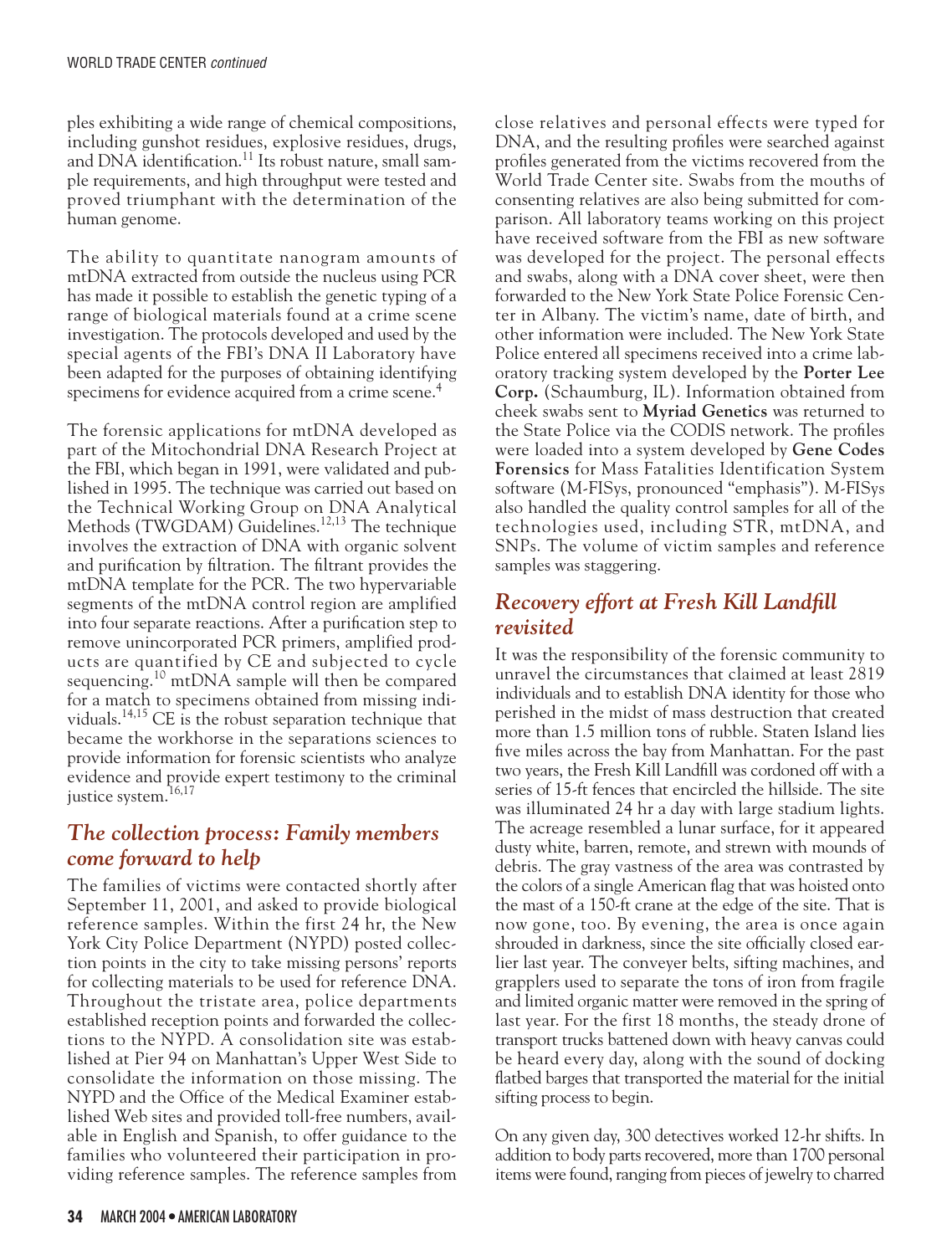credit cards. The two 12,000-ft<sup>2</sup> shelters that were erected by AmeriCares to help the project proceed throughout the two past winters have been removed. Before September 11, 2001, the Fresh Kill Landfill was the most hated tract of land on Staten Island and, after a brief ceremony that was planned by the NYPD and held on July 16, 2002, the landfill was officially reclosed. The U.S. Army Corps of Engineers climbed the hill at Fresh Kill and dismantled the conveyor belts, screening equipment, storage containers, and worker decontamination facilities.

The remains of the charred emergency vehicles, including all of the 98 New York City Fire Department fire trucks destroyed that day, are no longer visible from the Staten Island Expressway, as native grasses and wildflowers now fill the hillside. This task required the cooperative efforts of many city, state, and federal agencies whose first task was to establish standard protocols and maintain chain-ofcustody of specimens. As the debris was delivered, large pieces of concrete and steel were removed and set aside, while all of the materials underneath were gathered and run along a conveyor belt. Any material that did not run through the belt was carefully raked and examined by a troop of 15 pairs of investigators, each facing one another. If nothing was found, sanitation workers then cleared the field and the process was repeated. According to New York City Police Lieutenant Bruce Bonvino, who was assigned to the Fresh Kill site, the template was established and a standard procedure was followed for all investigators who made a discovery of what appeared to be a human organ, tissue, bone, or tooth. First, notification was made to a shift supervisor who carried the specimen to an on-site crimescene trailer where it was verified as human remains. If the specimen was human, it was then photographed, labeled, logged, and refrigerated. A police escort took the samples from the landfill to the city morgue located in lower Manhattan. The Office of the Medical Examiner issued a form for family members to fill out with details reflecting the families' wishes for notification: either initial notification of identity or families could elect to be contacted every subsequent time a DNA match was made of a victim. Few selected the second option because with a disaster of this magnitude, one individual's DNA could appear in hundreds of retrieved specimens. If the family decided to be notified once, the City of New York assumed the respectful burial of additional specimens of that individual.<sup>2</sup>

#### *The present forensic numbers*

To date, the New York City Medical Examiner's Office has catalogued 2600 samples from families. The current figure of the missing stands at 4339, of which 478 victims' bodies have been recovered and 425 have been identified. The New York City Medical Examiner's Office coordinated the